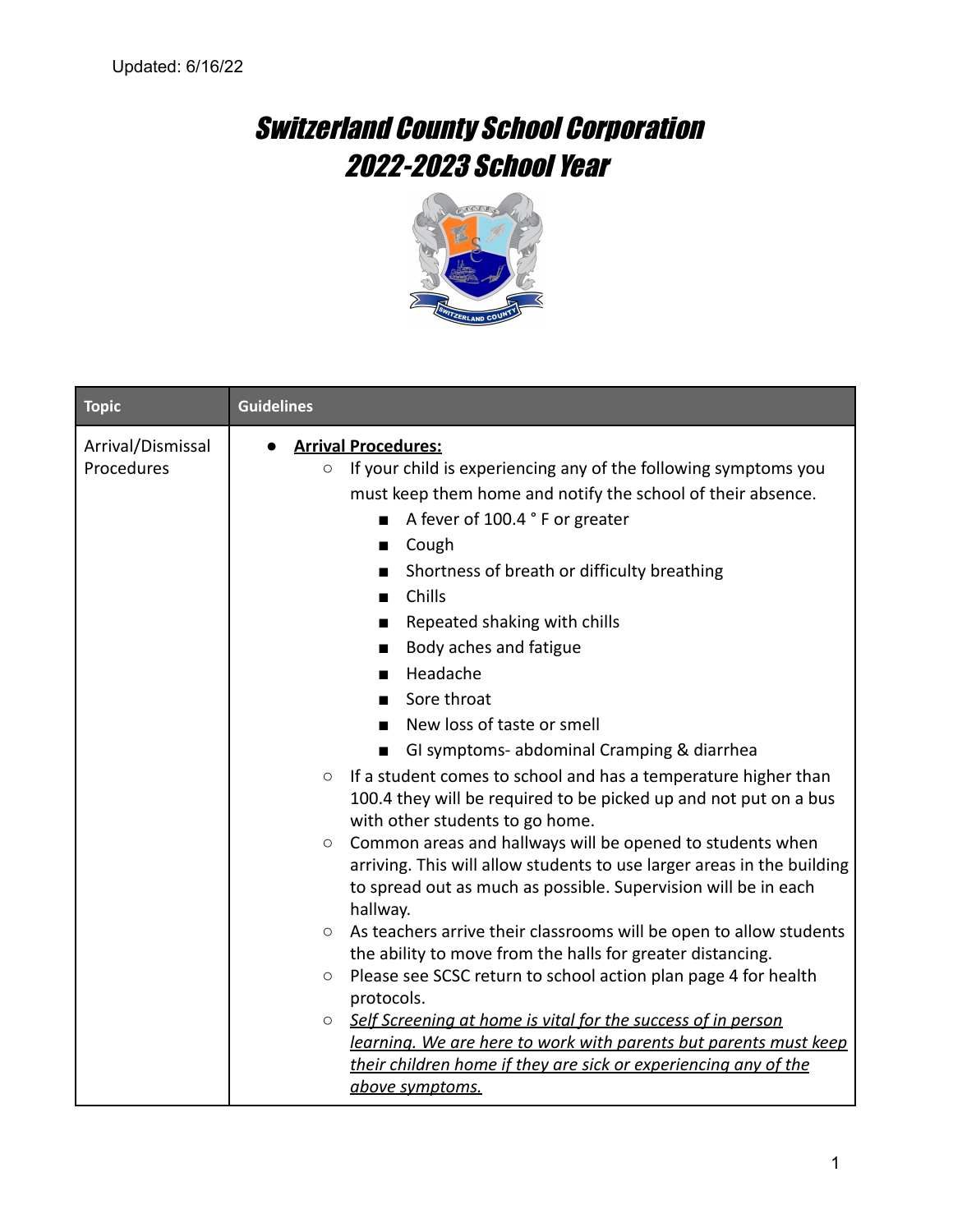|                                                                        | There will be no parents allowed in the hallways. All students<br>$\bigcirc$<br>will be met at the doors by a staff member who will send the<br>student to class without a parent escort.                                                                                                                                                                                                                                                                                                                                                                                                                                                                                                                                                                                                                                                                                                                                                                                                                                                                                                                                  |
|------------------------------------------------------------------------|----------------------------------------------------------------------------------------------------------------------------------------------------------------------------------------------------------------------------------------------------------------------------------------------------------------------------------------------------------------------------------------------------------------------------------------------------------------------------------------------------------------------------------------------------------------------------------------------------------------------------------------------------------------------------------------------------------------------------------------------------------------------------------------------------------------------------------------------------------------------------------------------------------------------------------------------------------------------------------------------------------------------------------------------------------------------------------------------------------------------------|
| Student<br>Transportation                                              | <b>Busing Procedures:</b><br>●<br>All buses will be cleaned and disinfected for both the morning<br>$\circ$<br>and afternoon route.<br>Assigned Seats.<br>О                                                                                                                                                                                                                                                                                                                                                                                                                                                                                                                                                                                                                                                                                                                                                                                                                                                                                                                                                                |
| Early Dismissal<br>(student specific)                                  | Early pick up<br>Parents/Guardians who need to pick up students early from<br>$\circ$<br>school will need to buzz in at the front door and request the<br>student.                                                                                                                                                                                                                                                                                                                                                                                                                                                                                                                                                                                                                                                                                                                                                                                                                                                                                                                                                         |
| <b>Social Distancing</b><br><b>Protocols for Staff</b><br>and Students | <b>Masks</b><br>Masks are optional for all staff/students while at school facilities<br>$\circ$<br>and functions.                                                                                                                                                                                                                                                                                                                                                                                                                                                                                                                                                                                                                                                                                                                                                                                                                                                                                                                                                                                                          |
| <b>Health Protocols</b>                                                | <b>Switzerland County Local Health Guidance</b><br>Absences<br>O<br>Students should stay home if sick. This will require<br>communication with your teacher(s) and the school<br>office.<br>Sanitation<br>O<br>Custodians will continue cleaning zone areas within the<br>$\blacksquare$<br>building. This is in an effort to reduce any cross<br>contamination in the event of a positive case.<br>Hand Sanitizer will be placed at points of entry for the building<br>O<br>and in classrooms.<br>Students will be provided frequent opportunities throughout<br>О<br>the day to wash hands or use sanitizer.<br><b>Water</b><br>Water stations are being added to each fountain area. Access for<br>$\bigcirc$<br>bottle refills will be provided, currently only water bottle fill<br>stations, this will be reevaluated at the end of the 1st semester.<br>PUI (People under investigation)<br>О<br>We have made the decision to no longer require students to<br>$\bigcirc$<br>quarantine if they are considered a close contact, unless living in<br>the same home as someone testing positive. The student will be |